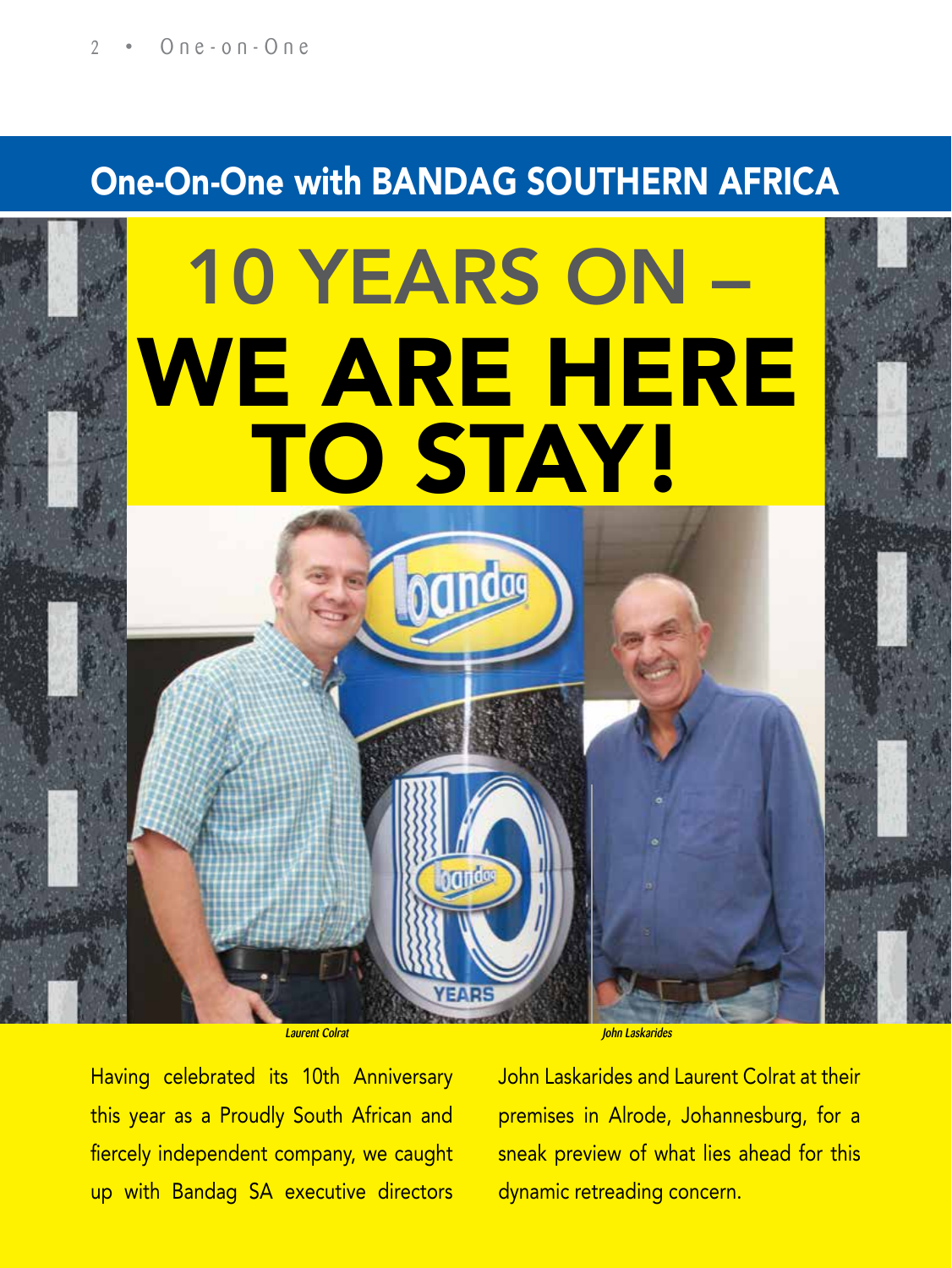# First, congratulations on achieving the 10-year milestone. Where to from here, and to what do you attribute the success the company has achieved thus far?

Suffice to say that in today's trading environment sole reliance on product is not sufficient. Having arrived at this realisation few years ahead of obtaining the Bandag licence for the southern African region, we decided to adopt a 'Customer-centric' approach to market that would include innovation not only with respect to product quality, but also with respect to the services surrounding it. In short, we began working on a Complete Package Offering that could be suitably adapted and tailor made to the individual needs of our respective customers.

In a bid to push the concept of 'total cost over price' in a price-driven market, we accepted that we would need to drive innovation in the areas of tread rubber design, instruments, management tools and other such initiatives, and this is precisely what we have focused on over the last 10 years. In today's market, quality of product is assumed but specific tools and skills are required to demonstrate value.

With this in mind we developed a number of different product offerings. We also owe much of our success to the loyalty of our franchisees and end user customers. They are accustomed to the quality and innovation we bring to the market and see the benefit in the implementation of these differentials. We thank them for their continued support and look forward to extending our partnerships even further.

#### Such as?

In line with our 'Customer-centric' approach, we introduced our National Fleet Programme in 1999 as one of our 'SA Solutions to market', an initiative which has been well received. And to support this Programme we further introduced a team of service engineers, sourced and trained in-house, who are now among the most valued employees on our payroll.

Over the last decade we have also developed in-house data and management tools to allow for ease of capturing and reporting and to assist us in managing tyre surveys and scrap analyses, all in the interests of assisting our customers in achieving the lowest possible cpk and continuously demonstrating the value of our package.

And of course, when it comes to product we will not compromise on our motto "Quality is the best Recipe". Over the last 10 years we have continued to evolve our product offering to include the full spectrum line up for every application and operating condition.

Equally exciting is the launch of our new value brand, Axia. Now four years in circulation, Axia makes 21% of our product line with premium products accounting for 42%.

❝ Quality is the best Recipe". Over the last 10 years we have continued to evolve our product offering to include the full spectrum line up for every application and operating condition. 99

## At the outset, your business consisted of five BTS franchises. What do they currently number?

We have grown to 42 independent BTS franchises in the last 10 years. More important, our factory network is the largest in South Africa.

#### Are you looking to increase the number of franchises?

Although the interest in joining our network continues unabated, we are conscious not to create internal competition as this would be in violation of our licensing agreement which sets out strict parameters when it comes to trading territory.

Speaking of licensing agreements, when does yours expire and what does this mean for Bandag SA in the long-term, bearing in mind that SA is the only country that is currently exempt from the Bridgestone-Bandag acquisition which was concluded during December 2006? Our current licence expires in November 2019. Traditionally, we only apply for an extension two years ahead of the expiration date.

#### And should a renewal not be granted?

Given that we procure our own rubber, via our own plant, dispose of our waste tyres through our own Recycling plant and more important perhaps, that we are not impacted by the current trend in the market to control casings via the retreading process, we are confident that Bandag SA will be an attractive proposition to many. In fact, we have already received offers from interested parties.

#### Does this mean the company is up for sale?

No, it most definitely does not. Selling the company is not on the table.

We are engaged in a massive investment drive by way of new programmes, coupled with a R75 million injection into our plant. The property is ours, as is the equipment, and collectively Bandag SA's three executive directors boast close on 60 years of retreading experience. What is more, the company has grown exponentially, year on year.

We are therefore in a strong position to tackle whatever the market may throw our way.